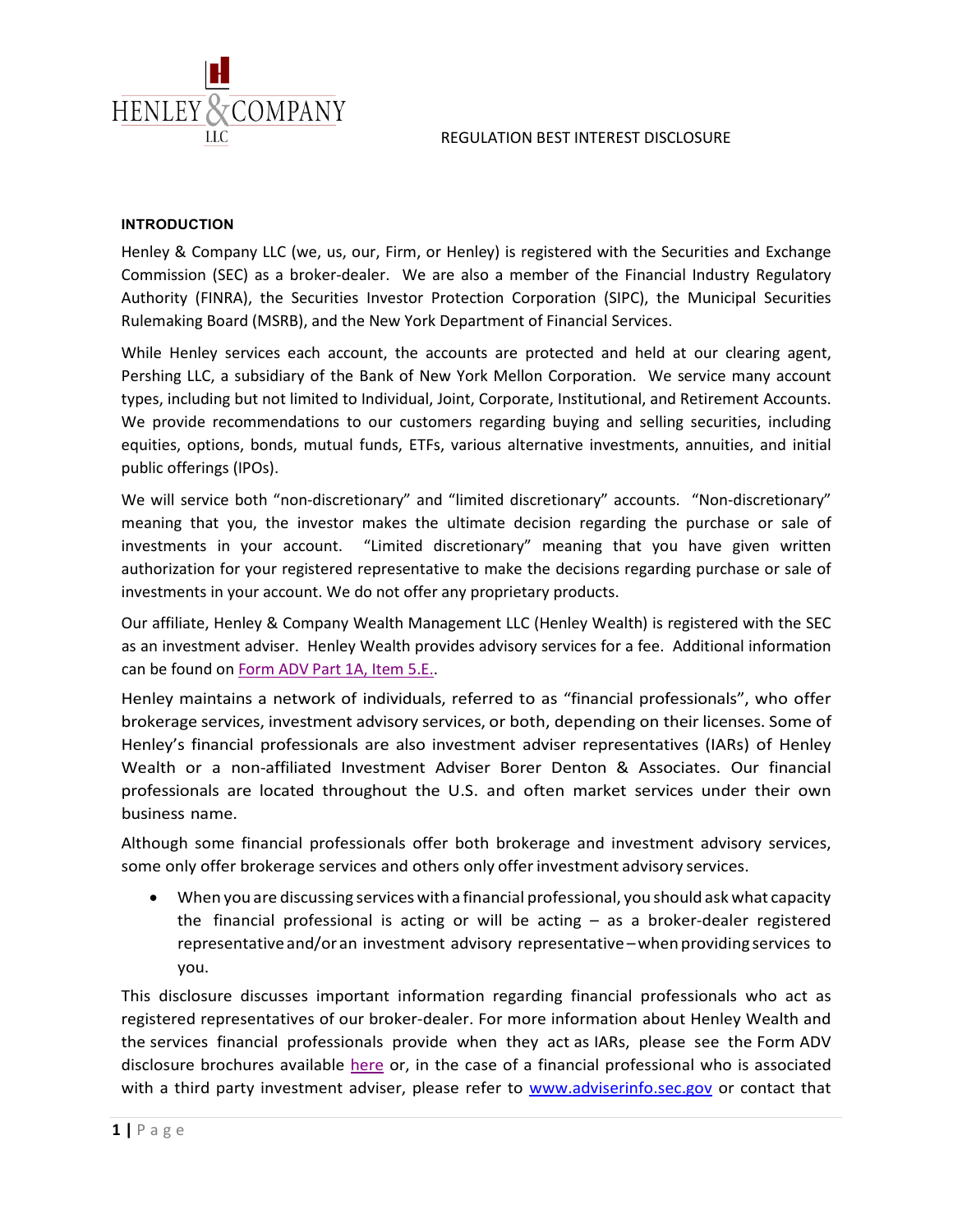investment adviser for a copy of its Form ADV. For additional information on which type of investment account is right for you, please see Henley's Form CRS (Customer Relationship Summary) found at<http://www.henleyandcompany.com/form-crs-and-disclosures/>

As with all financial services providers, Henley and its financial professionals have conflicts of interest. When customers pay us, we typically get paid an upfront commission or sales load at the time of the transaction and in some cases a deferred sales charge. The more transactions a customer makes the more we will be paid. When we are paid indirectly from the investments made by customers, we receive ongoing compensation, typically called a "trail" payment, for as long as a customer holds an investment.

Please also note that not all of the conflicts described in this disclosure apply to a particular financial professional, his/her services or all the products we sell. The types and amounts of compensation we receive change over time. You should ask your financial professional if you have any questions about compensation, costs, fees, or conflicts of interest.

### **COMPENSATION, COST, COMMISSIONS, AND FEES**

#### **Commissions and Sales Charges**

HENLEY & COMPANY

Henley and its financial professionals receive upfront commissions when we execute transactions that result in the purchase or sale of a security. A commission, which also may be called a sales load, or sales charge, is typically paid at the time of the sale and can reduce the amount available to invest or can be charged directly against an investment. Commissions are often based on the amount of assets invested. Henley receives the sales charge or commission and shares it with your financial professional. Commissions vary from product to product, which creates an incentive to sell a higher commission security rather than a lower commission security. For more information about other commissions that apply to a particular transaction, please refer to the applicable investment's prospectus or other offering document. Our commission schedule can be referenced on [www.henleyandcompany.com.](http://www.henleyandcompany.com/) Your financial professional will be able to answer specific questions you may have on our commission schedules and how they apply to your account.

### **Markups and Markdowns – Principal Transactions**

When Henley buys from or sells a security to you in a principal capacity, Henley buys or sells the security directly from you, rather than acting as your agent to buy or sell the security from a third party. In these circumstances, if we sell a security at a price higher than what we paid for it, we will earn a markup. Conversely, if we buy a security from you at a price lower than what we sell it for, we will earn a markdown. Transactions in bonds and other fixed-income securities such as structured products can occur as principal transactions.

The maximum markup/markdown on a transaction with a customer that we receive when acting in a principal capacity typically does not exceed 2.5% of the value of the security. On rare occasions, a markup/markdown may exceed 2.5% on a deeply discounted security. In many cases, the actual markup/markdown percentage is lower based on factors including, but not limited to quantity, price, type of security, rating, or maturity.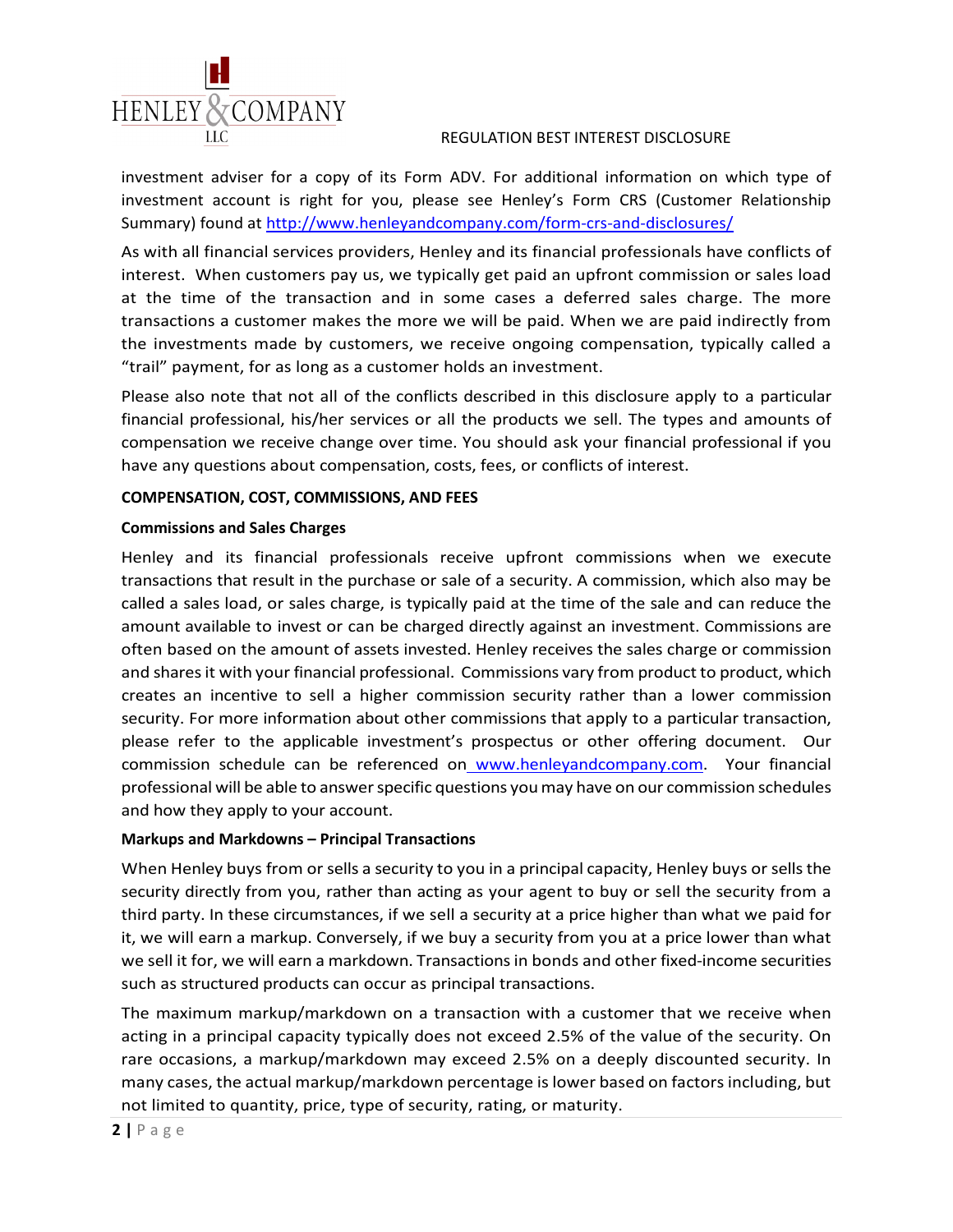

#### **Direct Fees and Charges**

If you have an account with us, miscellaneous fees are charged directly to your account such as fees for transaction processing, account transfers, inactive account fees and retirement account maintenance. For direct fees that apply per transaction, Henley receives more fees the more transactions processed. These direct fees are not shared with financial professionals, and are not charged if you hold an account directly with a product sponsor. Our fee schedule can be referenced on [http://henleyandcompany.com.](http://henleyandcompany.com/)

# **THIRD PARTY COMPENSATION**

Henley and its financial professionals receive compensation from investment product sponsors and other third parties in connection with investments that Henley customers make in securities such as mutual funds, annuities, and alternative investments. Some types of third-party compensation are received by Henley and shared with financial professionals, and other types are retained only by Henley.

# **Trail Compensation**

Henley and its financial professionals receive ongoing compensation from certain investment products such as mutual funds, annuities and alternative investments. This compensation (commonly known as trails or 12b-1 fees) is typically paid from the assets of the investment product under a distribution or servicing arrangement with the investment sponsor and is calculated as an annual percentage of assets invested. The more assets you invest in the product, the more we will be paid in these fees. Therefore, we have an incentive to encourage you to increase the size of your investment. The amount of trails received varies from product to product. This creates an incentive to recommend a product that pays a higher trail rather than a lower trail. We also have an incentive to recommend a product that pays trails (regardless of amount) rather than products that do not pay trails. For more information about trail compensation received with respect to a particular investment, please refer to the prospectus or offering document for the investment.

### **Life Insurance**

A limited number of our financial professionals are licensed insurance agents. Henley receives compensation from issuers of life insurance (universal, variable universal, whole life, and term) and other insurance contracts that are available to brokerage customers. The compensation includes commissions and trails. The amount of commission varies depending on the issuer, coverage and the premium amount. Financial professionals receive a percentage of the commissions and trailing commissions the insurance company pays to Henley.

### **Cash Sweep**

Henley offers a service to sweep cash held within accounts into money market funds. Henley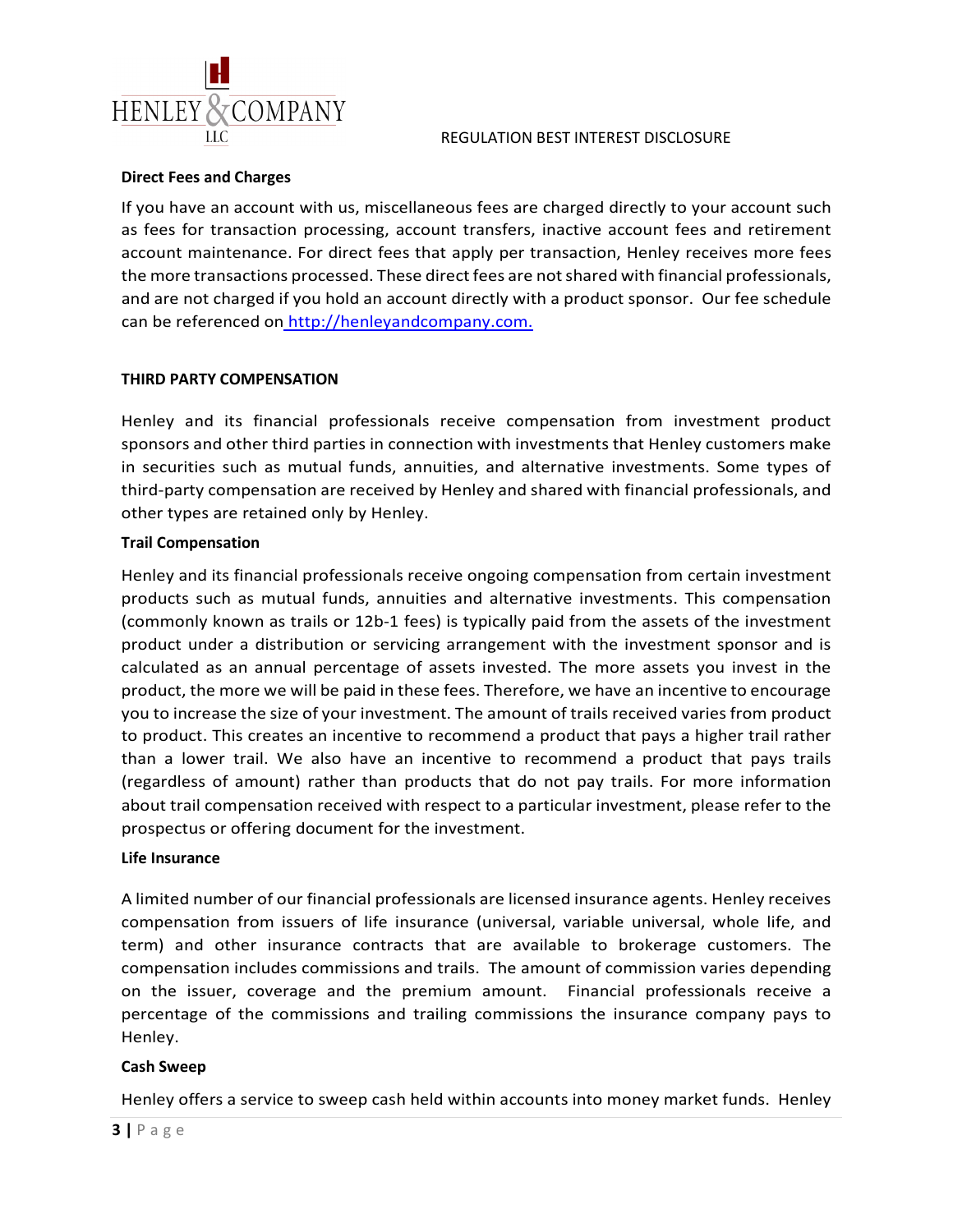

receives compensation in the form of 12b-1 fees. The Firm's receipt of this additional compensation creates a conflict of interest on behalf of the Firm. Clients are able to select from a wide range of cash management and short-term investment options. The Firm also discloses to its clients that its sweep program is a service and not an investment recommendation, and that clients may unilaterally eliminate this conflict of interest by withdrawing cash balances from their brokerage account and investing such funds into bank deposits, certificates of deposit, and other money market mutual funds, which can offer higher yields.

Depending on interest rates and other market factors, the yields on the money market sweep fund have been, and may continue in the future to be, lower than the aggregate fees and expenses received by Henley for a customer's participation in the cash sweep programs. This may result in a customer experiencing a negative overall investment return with respect to cash balances in the cash sweep programs. Customers should discuss and compare the terms, interest rates, required minimum amounts and other features of the sweep program with their financial representative.

# **Collateralized Lending Arrangements**

Henley offers a program that enables customers to collateralize certain investment accounts to obtain secured loans through Bank of New York Mellon. Henley receives compensation from BNY based on the amount of the outstanding loans. This compensation is a conflict of interest to because Henley has a financial incentive recommend the customer obtain the secured loan through BNY Mellon. Henley and its financial professionals do have an incentive to recommend that customers borrow money rather than liquidating some of their account assets so that Henley and the financial professional can continue to receive brokerage commissions and fees on those assets.

When a customer pledges assets in an account, the customer is a borrower and uses the cash and securities in the account as collateral for a loan and pays interest to the bank. Because of Henley's arrangement with the bank in the program, customers may be limited in their ability to negotiate the most favorable loan terms. However, customers are not required to use the program offered by our Firm, and can work directly with other banks to negotiate loan terms or obtain other financing arrangements. Customers should be aware that the collateralized loan program offered through us is one way, among many, to obtain a secured loan.

# **PRODUCT COSTS AND RELATED CONFLICTS**

Financial professionals provide recommendations with respect to a broad range of investment products, including stocks, bonds, ETFs, mutual funds, annuities and alternative investments. Each type of investment product carries unique risks, and many investment products charge fees and costs that are separate from and in addition to the commissions and fees that Henley and financial professionals receive. You can learn more about these risks and the fees and costs charged by an investment product by reviewing the investment product's prospectus, offering memorandum, or other disclosure documents.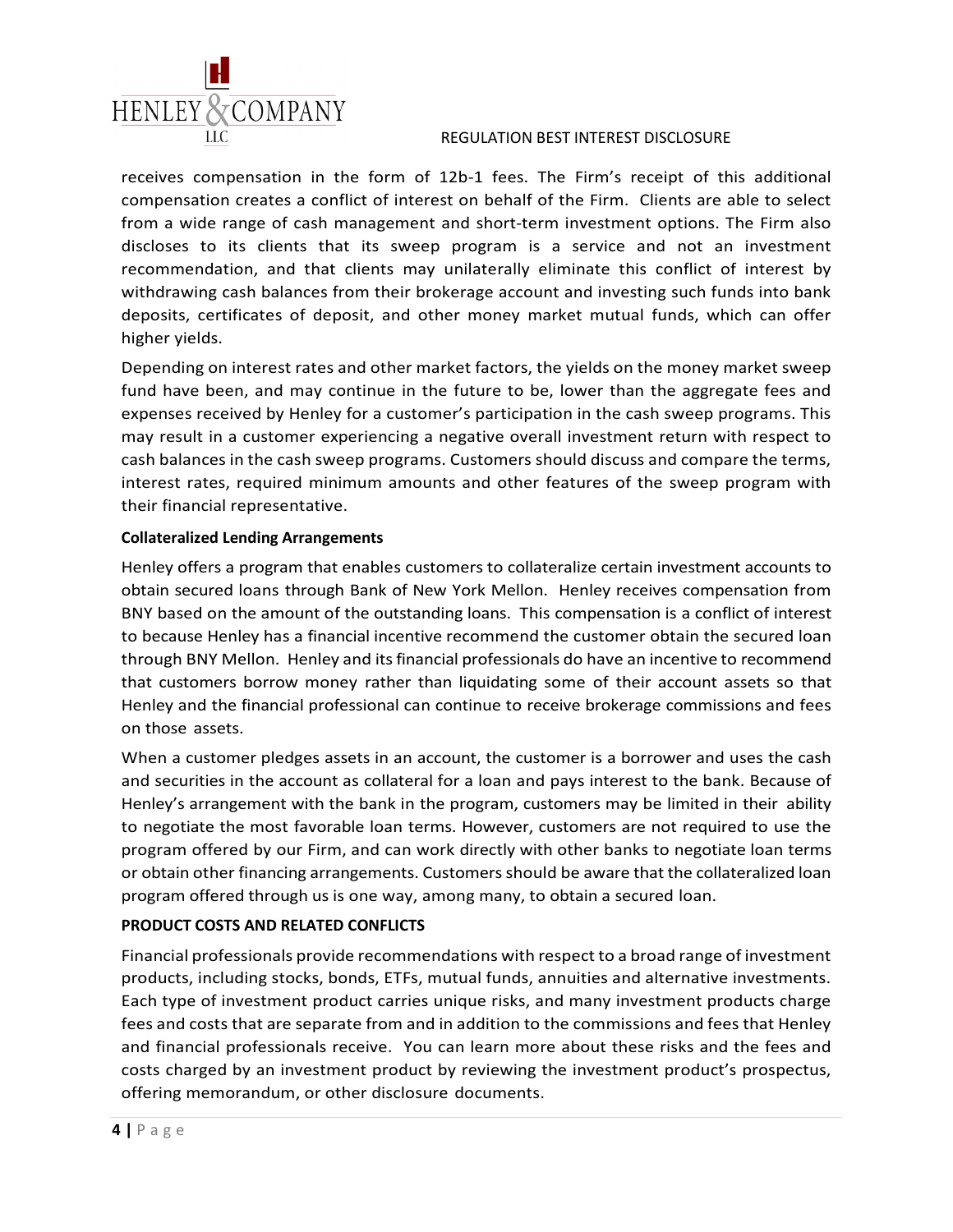



### **Share Class and Fund Selection**

Henley offers various share classes of mutual funds and 529 plans. As an example, certain mutual fund share classes, often referred to as Class A shares, charge an upfront sales charge and an ongoing trail. For other mutual fund share classes, often titled Class C shares, there is no upfront sales charge paid, however, there is an ongoing trail payment and a contingent deferred sales charge to the investor if there is a redemption within a certain period of time after purchase. Depending on the length of the holding period for the mutual fund or 529 plan, and other factors, one share class may be less expensive to the investor than another, and Henley and the financial professional may earn more or less in compensation for one share class than another. Because of their characteristics and sales load structure, mutual funds generally are longer term investments. Frequent purchases and sales of mutual funds can result in significant sales charges unless the transactions are limited to exchanges among mutual funds offered by a sponsor that permits exchanges without additional sales charges. Henley maintains policies and procedures that are designed to detect and prevent excessive mutual fund switching, but you should monitor your account and discuss with your financial professional any frequent mutual fund purchases and sales.

Some share classes or funds we offer do not charge or pay to us an upfront sales charge, and pay us ongoing trails of annually ("no- load funds"). Because of the limited compensation from no-load funds, we have an incentive to limit the availability of no-load funds we offer and to recommend you invest in funds that impose sales charges and trails.

Breakpoint Discounts - Most Class A mutual funds offer breakpoint discounts for large investments, so that, the larger your investment in a fund, the lower the sales charge percentage applied to the investment. Many mutual fund groups count holdings in related accounts toward this breakpoint. This privilege is referred to as rights of accumulation.

Letters of Intent - Some mutual funds will grant breakpoint discounts at a lower investment level if an investor signs a Letter of Intent claiming an intention to invest a specified amount in the fund over a specified period of time. Each fund's rules about rights of accumulation and letters of intent differ, so be sure to ask your financial professional about a fund family's rules before investing so that you can take steps to qualify for any available discounts.

Henley also offers various mutual funds and ETFs, some of which have similar or identical investment strategies but differing fee structures. For example, a mutual fund that is designed to track an index of securities, such as the S&P 500 Index, may have higher or different types of fees than an ETF that is designed to track the same index. Whether a fund or ETF is more expensive than another fund or ETF with a similar or identical investment strategy may depend on factors such as length of holding, size of the initial investment and other factors. Henley and a financial professional may earn more compensation for one fund or ETF than another, giving Henley and the financial professional an incentive to recommend the product that pays more compensation to us.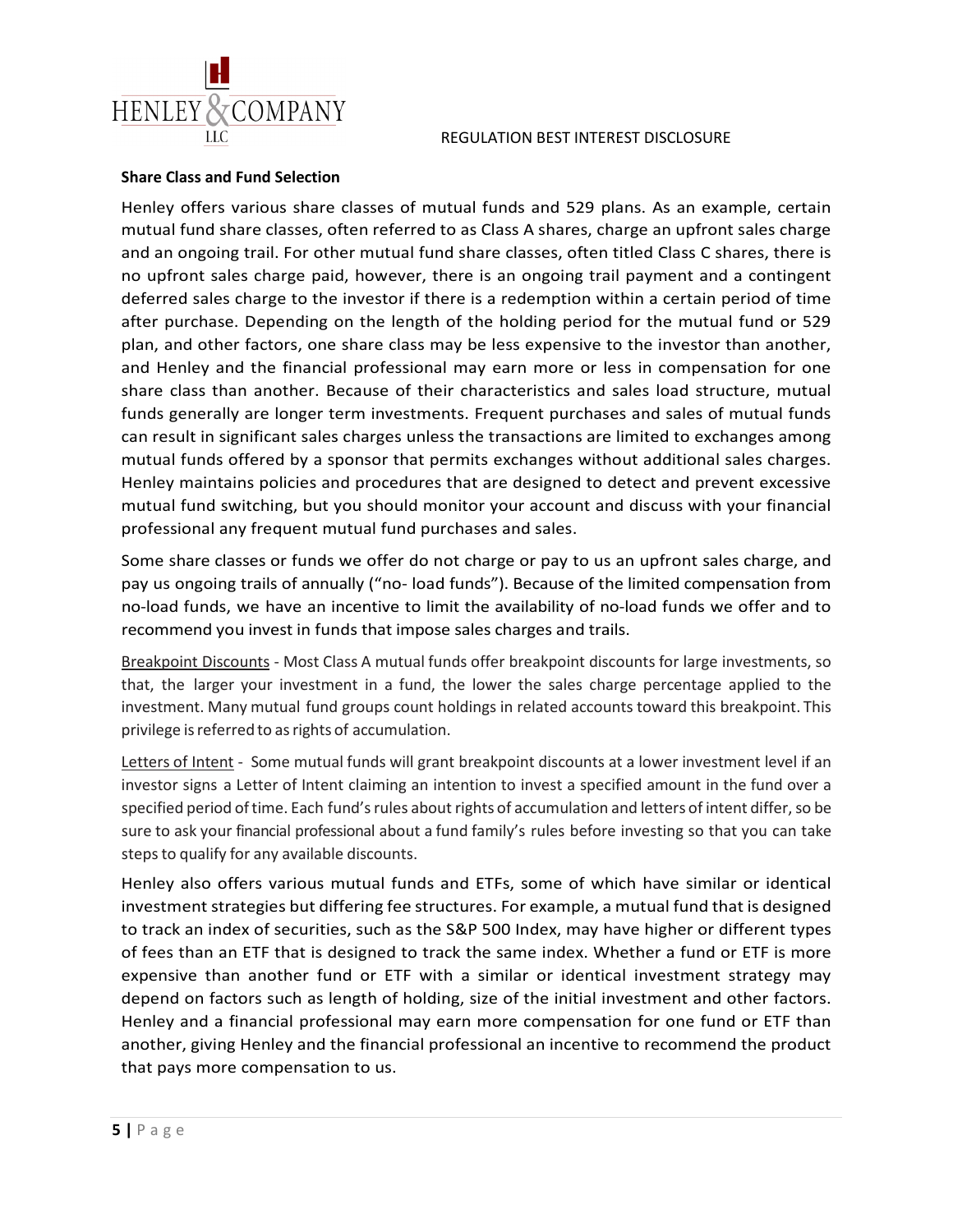

#### **OTHER COMPENSATION AND CONFLICTS**

#### **Margin**

Henley offers customers the ability to purchase securities on credit, through our clearing agent, Pershing LLC. When a customer purchases securities on margin, a line of credit is extended to that customer. Interest charges are applied directly to customer account based on the margin balance held in that account. Henley has a financial incentive to encourage margin borrowing because Henley earns compensation in the form of interest on investments made with borrowed amounts. Henley benefiting from your decision to borrow and incurring the interest described above creates a conflict of interest. If contemplating use of margin, please consult the CreditAdvance Margin Agreement and Disclosure Statement and related disclosures for additional details. Please reference our margin schedule at <http://www.henleyandcompany.com/>

#### **Error Correction**

If a customer has an account at Henley and a trade error caused by Henley occurs in the account, Henley will cancel the trade and remove the resulting monetary loss to a customer from the account. If a trade correction is required as a result of a customer (e.g., if a customer does not make full payment for purchases or fails to deliver negotiable securities for liquidations before trade settlement), Henley will cancel the trade and any resulting monetary loss will be borne by the customer. In the case of a trade that requires a correction and that resulted in a monetary gain to the customer, such gain may be removed from the account and may result in a financial benefit to Henley.

### **Rollovers**

If a customer decides to roll assets out of a retirement plan, such as a 401(k) plan, and into an individual retirement account (IRA), we have a financial incentive to recommend that a customer invests those assets with Henley, because we will be paid on those assets, for example, through commissions, fees and/or third party payments. A customer should be aware that such fees and commissions likely will be higher than those the customer pays through the plan, and there can be custodial and other maintenance fees. As securities held in a retirement plan are generally not transferred to an IRA, commissions and sales charges may be charged when liquidating such securities prior to the transfer, in addition to commissions and sales charges previously paid on transactions in the plan.

#### **Limitations on Investment Recommendations**

Henley and its financial professionals offer and recommend investment products only from investment sponsors with which Henley has entered into selling and distribution agreements. Other firms may offer products and services not available through Henley, or the same or similar investment products and services at a lower cost. In addition, Henley may only offer certain products in a brokerage account, even though there is a version of the product that may be offered at a lower cost through an advisory account, and vice versa.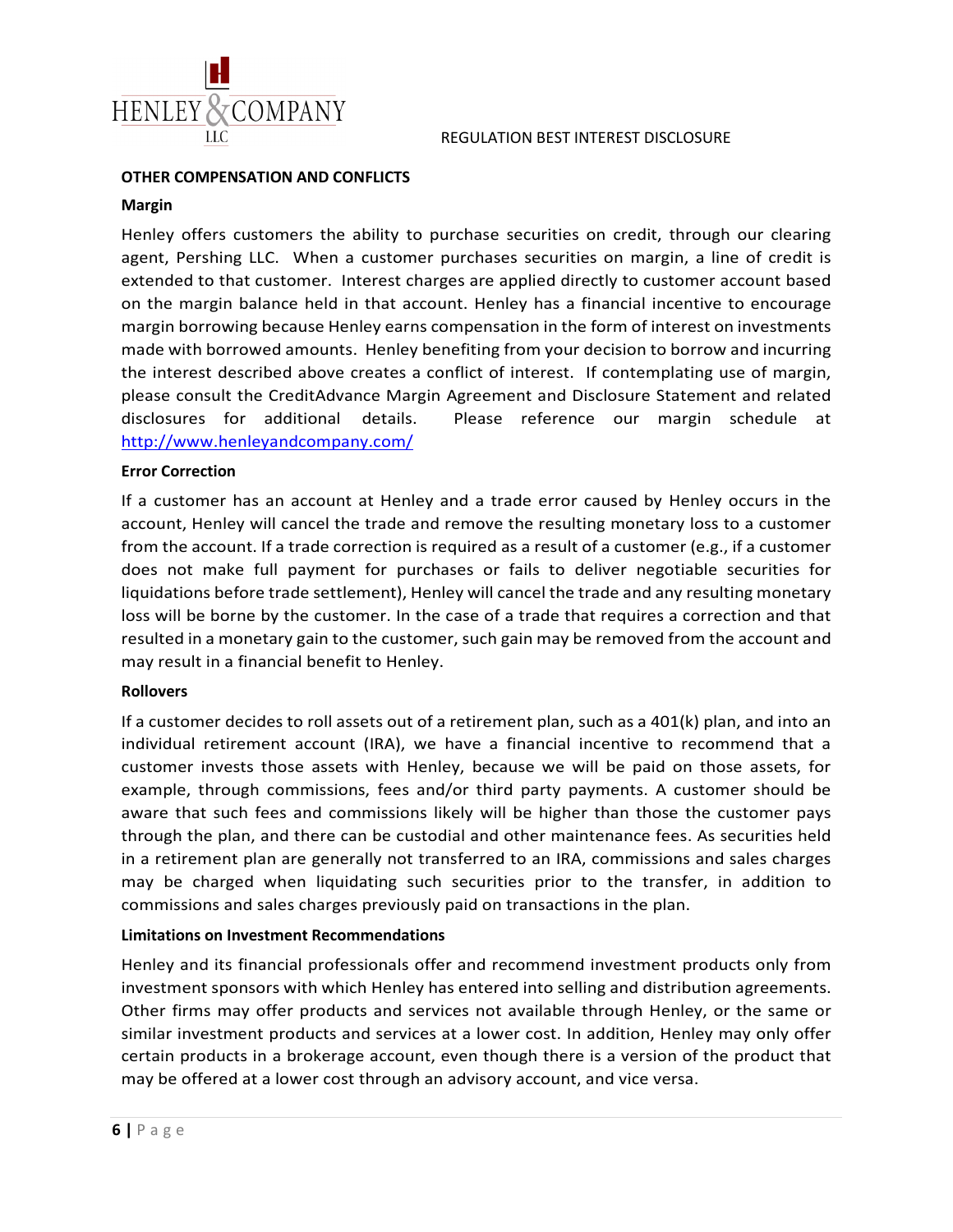

The scope of products and services offered by certain financial professionals may also be more limited than what is available through other financial professionals. A financial professional's ability to offer individual products and services depends on his/her licensing, training or branch office policy restrictions. For example, a financial professional maintaining a Series 6, Series 63 and Life Insurance Agent license is limited to providing investment company securities, such as mutual funds and UITs and variable annuity contracts. A financial professional maintaining a Series 7, Series 63 and Life Insurance Agent license is able to provide solutions including all securities available for sale by a Series 6 representative as well as individual stocks, bonds, and alternative investments, among others. As another example, a financial professional may only be licensed to provide brokerage services, and not advisory services, or vice versa. To provide investment advisory services, a financial professional is often required to be registered as an IAR with the state in which he/she has a place of business.

You should ask your financial professional about the securities or services he/she is licensed or qualified to sell, and his/her ability to service investments that you transfer to Henley from another firm. You should also review the licenses held by your financial professional by visiting the FINRA BrokerCheck system at [http://brokercheck.finra.org](http://brokercheck.finra.org/)

# **FINANCIAL PROFESSIONAL COMPENSATION, FEES AND RELATED CONFLICTS**

Henley generally compensates financial professionals pursuant to an independent contractor agreement, or employee agreement. Described below are the compensation and other benefits that independent contractor financial professionals and employees receive from Henley.

### **Cash Compensation**

Henley typically pays a financial professional a percentage of the revenue he/she generates from sales of products and services. The percentage received can vary depending on his or her agreements with Henley and the investment product or service recommended, and can be more or less than what he/she would receive at another brokerage firm. When compensation is based on the level of production or assets, the financial professional has a financial incentive to meet those production or asset levels. In addition, Henley pays compensation to branch managers based on sales of products and services in the branch. There is a conflict of interest because the compensation affects the branch manager's ability to provide objective supervision of the financial professional. Henley and its branch managers have an obligation to supervise financial professionals and may decide to terminate a financial professional's association with Henley based on performance, a disciplinary event or other factors. The amount of revenue a financial professional generates creates a conflict of interest when considering whether to terminate a financial professional.

### **Fees Charged to Financial Professionals**

Henley charges financial professionals various fees under its independent contractor or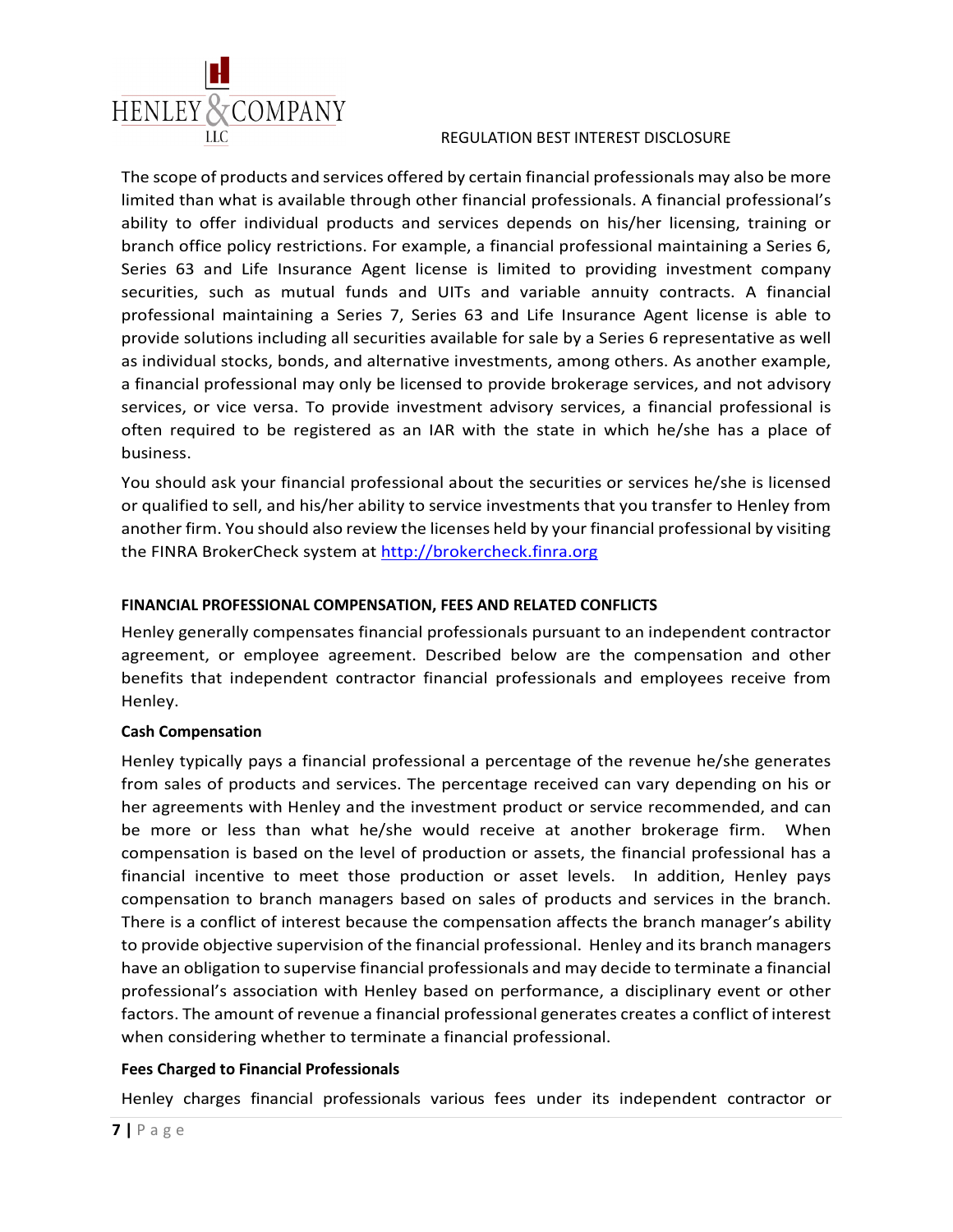

employee agreement for, among other things, trade execution, administrative services, insurance, certain outside business activity related supervision, technology and licensing. Depending on the situation, these fees make it more or less profitable for the financial professional to offer and recommend certain services or products over others. In certain cases, these fees are reduced based on the financial professional's overall business production or the amount of assets serviced by the financial professional, which gives the financial professional an incentive to recommend that you invest more in your account or engage in more frequent transactions. Transaction fees charged to your financial professional can also vary depending on the specific security that the financial professional recommends which creates an incentive for your financial professional to recommend the security that carries the lowest transaction charge.

### **Financial Professional's Outside Business Activities**

Financial professionals are permitted to engage in certain Henley-approved business activities other than the provision of brokerage and advisory services through Henley, and in certain cases, a financial professional receives more compensation, benefits and non-cash compensation through the outside business than through Henley. Some financial professionals are insurance agents, tax preparers, investment adviser representatives or lawyers. As an example, a financial professional could provide advisory services through an unaffiliated investment advisory firm, or sell insurance through a separate business. A financial professional may sell insurance through an insurance agency not affiliated with Henley. In those circumstances, the financial professional would be subject to the policies and procedures of the third-party insurance agency related to the sale of insurance products, and would have different conflicts of interest than when acting on behalf of Henley. A financial professional may earn compensation, benefits and non-cash compensation through the thirdparty insurance agency and may have an incentive to recommend you purchase insurance products away from Henley. If you engage with a financial professional for services separate from Henley, you may wish to discuss with him/her any questions you have about the compensation he/she receives from the engagement. Additional information about your financial professionals outside business activities is available on FINRA's website at [http://brokercheck.finra.org.](http://brokercheck.finra.org/)

### **Financial Professionals' Disciplinary History**

Some of Henley's financial professionals have legal or disciplinary history. Detailed information on financial professionals' disciplinary history can be found at [http://brokercheck.finra.org.](http://brokercheck.finra.org/)

### **Compensation for Other Services**

Henley and financial professionals can offer various types of advisory and brokerage programs, platforms and services, and earn differing types and amounts of compensation depending on the type of service, program or platform in which you participate. This variation in compensation can incentivize a financial professional to recommend services, programs or platforms that generate more compensation for Henley and the financial professional than others. For example, if you expect to trade securities frequently in your account, a brokerage